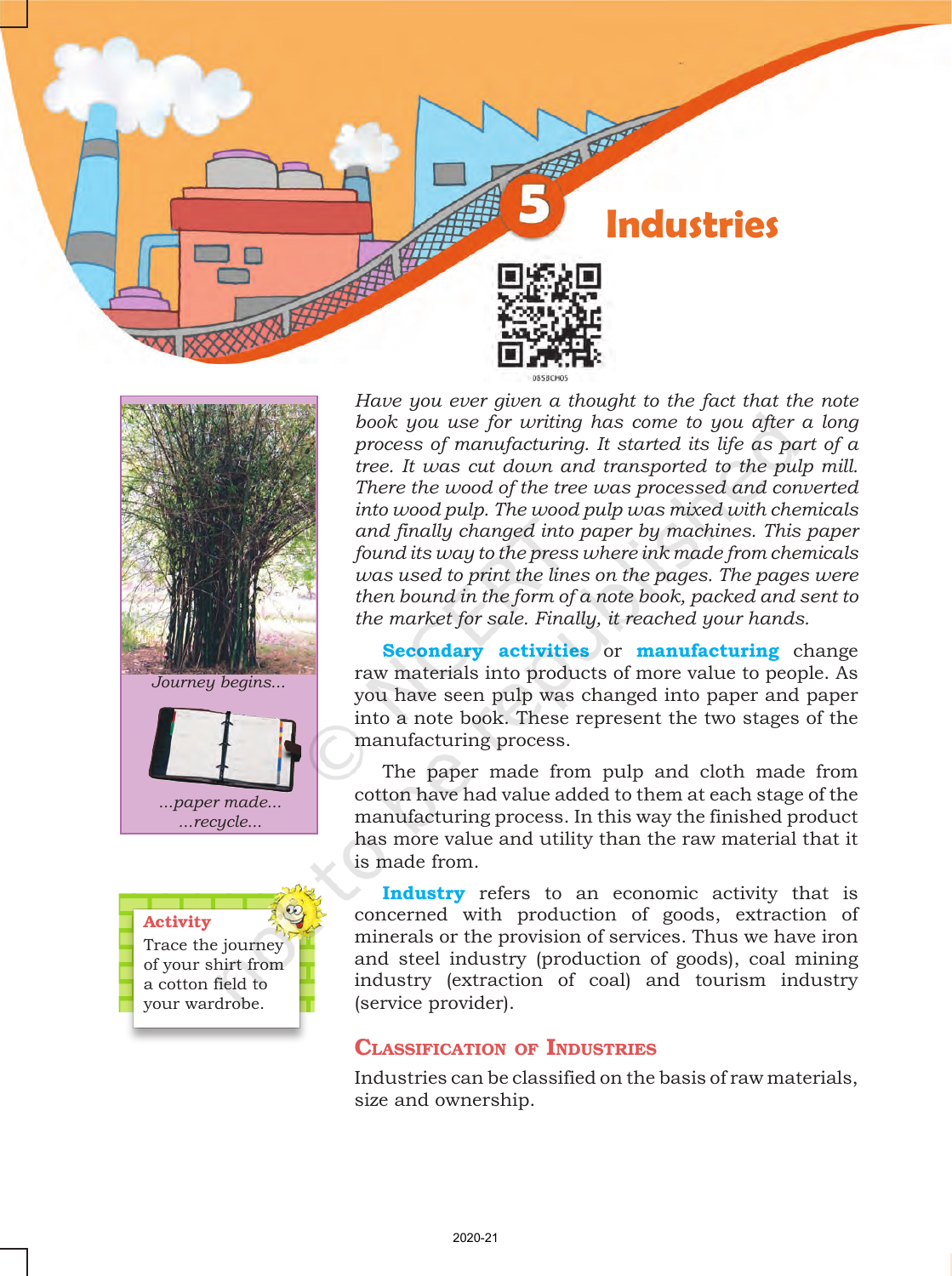*Raw Materials:* Industries may be agro based, mineral based, marine based and forest based depending on the type of raw materials they use. **Agro based industries** use plant and animal based products as their raw materials. Food processing, vegetable oil, cotton textile, dairy products and leather industries are examples of agro-based industries. **Mineral based industries** are primary industries that use mineral ores as their raw materials. The products of these industries feed other industries. Iron made from iron ore is the product of mineral based industry. This is used as raw material for the manufacture of a number of other products, such as heavy machinery, building materials and railway coaches. **Marine based industries** use products from the sea and oceans as raw materials. Industries processing sea food or manufacturing fish oil are some examples. **Forest based industries** utilise forest produce as raw materials. The industries associated with forests are pulp and paper, pharmaceuticals, furniture and buildings.

**Size:** It refers to the amount of capital invested, number of people employed and the volume of production. Based on size, industries can be classified into **small** 

**scale** and **large scale industries**. Cottage or household industries are a type of small scale industry where the products are manufactured by hand, by the artisans. Basket weaving, pottery and other handicrafts are examples of cottage industry. Small scale industries use lesser amount of capital and technology as compared to large scale industries that produce large volumes of products. Investment of capital is higher and the technology used is superior in large scale industries. Silk weaving and food processing industries are small scale industries(Fig 5.1). Production of automobiles and heavy machinery are large scale industries.

*Ownership:* Industries can be classified into private sector, state owned or public sector, joint sector and cooperative sector. **Private sector industries** are owned and operated by individuals or a group of individuals. The public sector industries are owned and operated by the government, such as Hindustan Aeronautics Limited





*Fig 5.1: Stages in food processing of Gorgon nut (makhana)*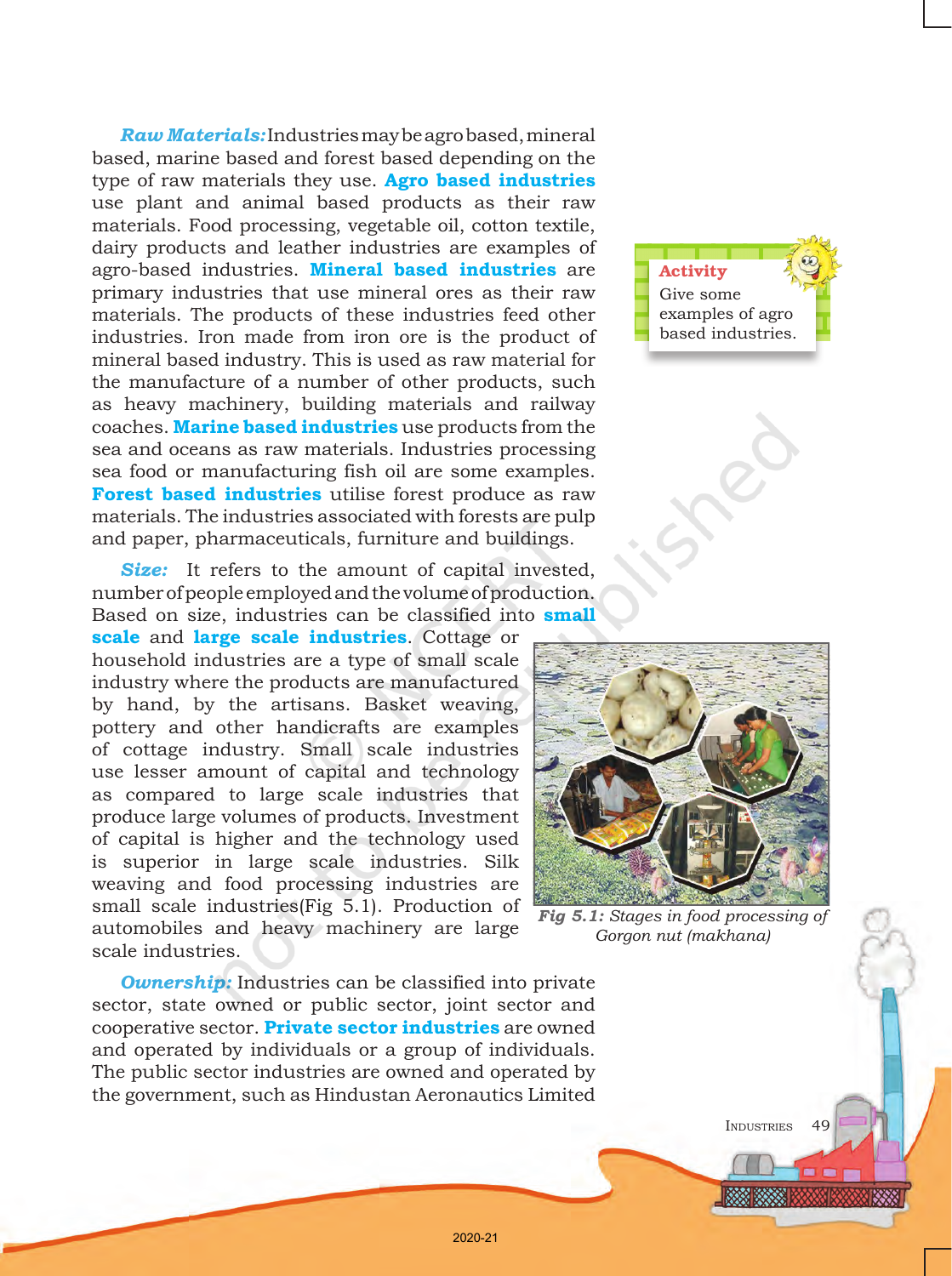

*Fig 5.2: Sudha dairy in Co-operative sector*



*Fig 5.3: Locational factors for industries*

Activity Find out the inputs, outputs and processes involved in the manufacture of a leather shoe.

and Steel Authority of India Limited. **Joint sector industries** are owned and operated by the state and individuals or a group of individuals. Maruti Udyog Limited is an example of joint sector industry. **Co-operative sector** industries are owned and operated by the producers or suppliers of raw materials, workers or both. Anand Milk Union Limited and Sudha Dairy are a success stories of a co-operative venture.

### Factors Affecting Location of Industries

The factors affecting the location of industries are the availability of raw material, land, water, labour, power, capital, transport and market. Industries are situate d where some or all of these factors are easily available. Sometimes, the government provides incentives like subsidised power, lower transport cost and other infrastructure so that industries may be located in backward areas. Industrialisation often leads to development and growth of towns and cities.

## Industrial System

An industrial system consists of inputs, processes and outputs. The inputs are the raw materials, labour and costs of land, transport, power and other infrastructure. The processes include a wide range of activities that convert the raw material into finished products. The outputs are the end product and the income earned from it. In case of the textile industry the inputs may be cotton, human labour, factory and transport cost. The processes include ginning, spinning, weaving, dyeing and printing. The output is the shirt you wear.

### Industrial Regions

Industrial regions emerge when a number of industries locate close to each other and share the benefits of their closeness. Major industrial regions of the world are eastern North America, western and central Europe, eastern Europe and eastern Asia (Fig 5.4). Major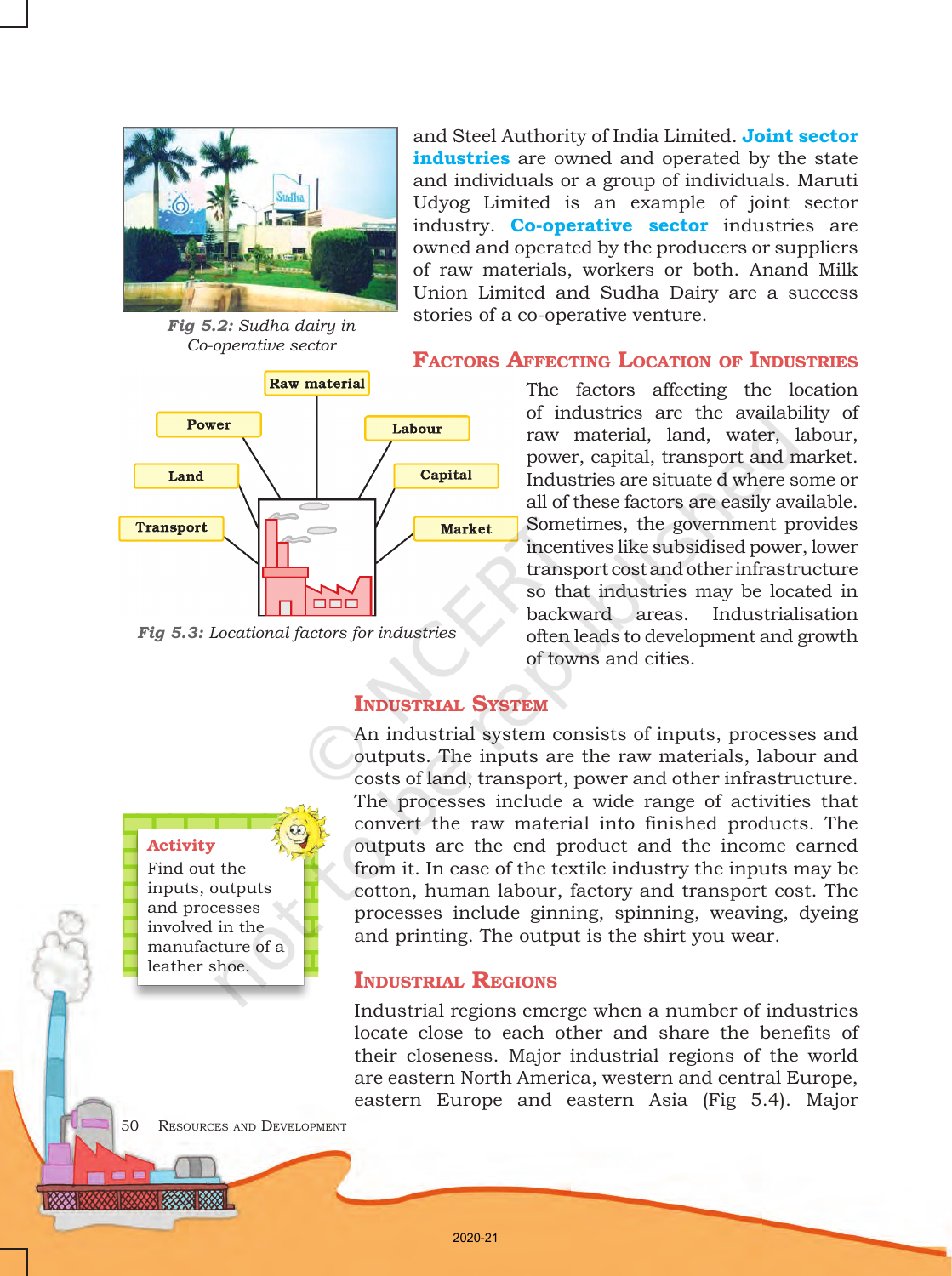

*Fig 5.4: World's Industrial Regions*

industrial regions tend to be located in the temperate areas, near sea ports and especially near coal fields.

India has several industrial regions like Mumbai-Pune cluster, Bangalore-Tamil Nadu region, Hugli region, Ahmedabad-Baroda region, Chottanagpur industrial belt, Vishakhapatnam-Guntur belt, Gurgaon-Delhi-Meerut region and the Kollam-Thiruvanathapuram industrial cluster.

### Industrial Disaster

In industries, accidents/disasters mainly occur due to technical failure or irresponsible handling of hazardous material.

One of the worst industrial disasters of all time occurred in Bhopal on 3 December 1984 around 00:30 a.m. It was a technological accident in which highly poisonous Methyl Isocynate (MIC) gas along with Hydrogen Cyanide and other reaction products leaked out of the pesticide factory of Union Carbide. The official death toll was 3,598 in 1989. Thousands, who survived still suffer from one or many ailments like blindness, impaired immune system, gastrointestinal disorders etc. *Union Carbide Factory*

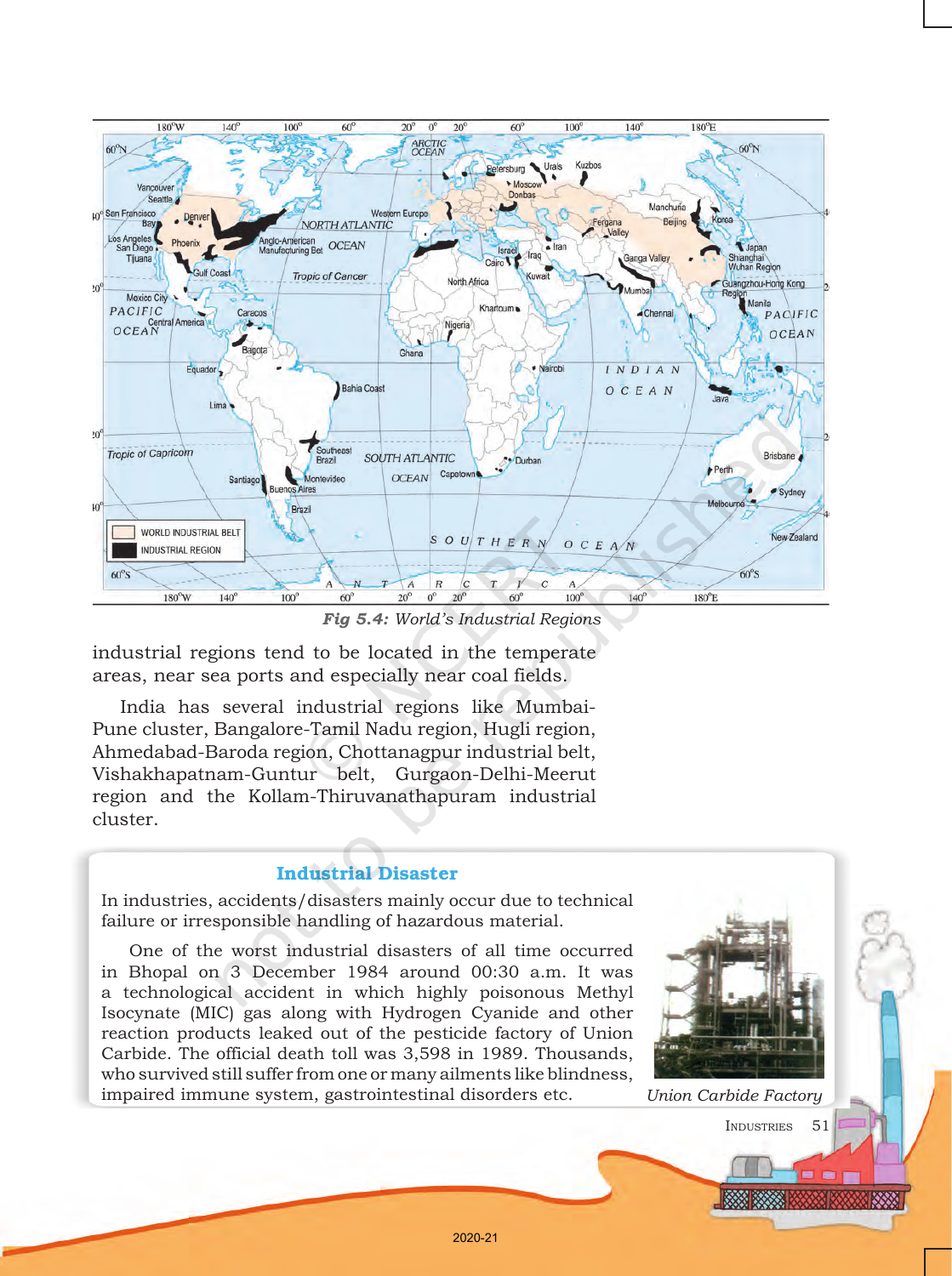In another incident, on 23 December 2005, due to gas well blowout in Gao Qiao, Chongging, China, 243 people died, 9,000 were injured and 64,000 were evacuated. Many people died because they were unable to run after the explosion. Those who could not escape in time suffered burns to their eyes, skin and lungs from the gas.

#### Risk Reduction Measures

- 1. Densely populated residential areas should be separated far away from the industrial areas.
- 2. People staying in the vicinity of industries should be aware of the storage of toxins or hazardous substances and their possible effects in case if an accident occurs.
- 3. Fire warning and fighting system should be improved.
- 4. Storage capacity of toxic substances should be limited.
- 5. Pollution dispersion qualities in the industries should be improved.



Do you know? Emerging industries are also known as 'Sunrise Industries'.These include Information technology, Wellness, Hospitality and Knowledge.

## Glossary

**Smelting** It is the process in which metals are extracted from their ores by heating beyond the melting point

### Distribution Of Major Industries

The world's major industries are the iron and steel industry, the textile industry and the information technology industry. The iron and steel and textile industry are the older industries while information technology is an emerging industry.

The countries in which iron and steel industry is located are Germany, USA, China, Japan and Russia. Textile industry is concentrated in India, Hong Kong, South Korea, Japan and Taiwan. The major hubs of Information technology industry are the Silicon valley of Central California and the Bangalore region of India.

### Iron and Steel Industry

Like other industries iron and steel industry too comprises various inputs, processes and outputs. This is a feeder industry whose products are used as raw material for other industries.

The inputs for the industry include raw materials such as iron ore, coal and limestone, along with labour, capital, site and other infrastructure. The process of converting iron ore into steel involves many stages. The raw material is put in the blast furnace where it undergoes smelting (Fig 5.6). It is then refined. The output obtained is steel which may be used by other industries as raw material.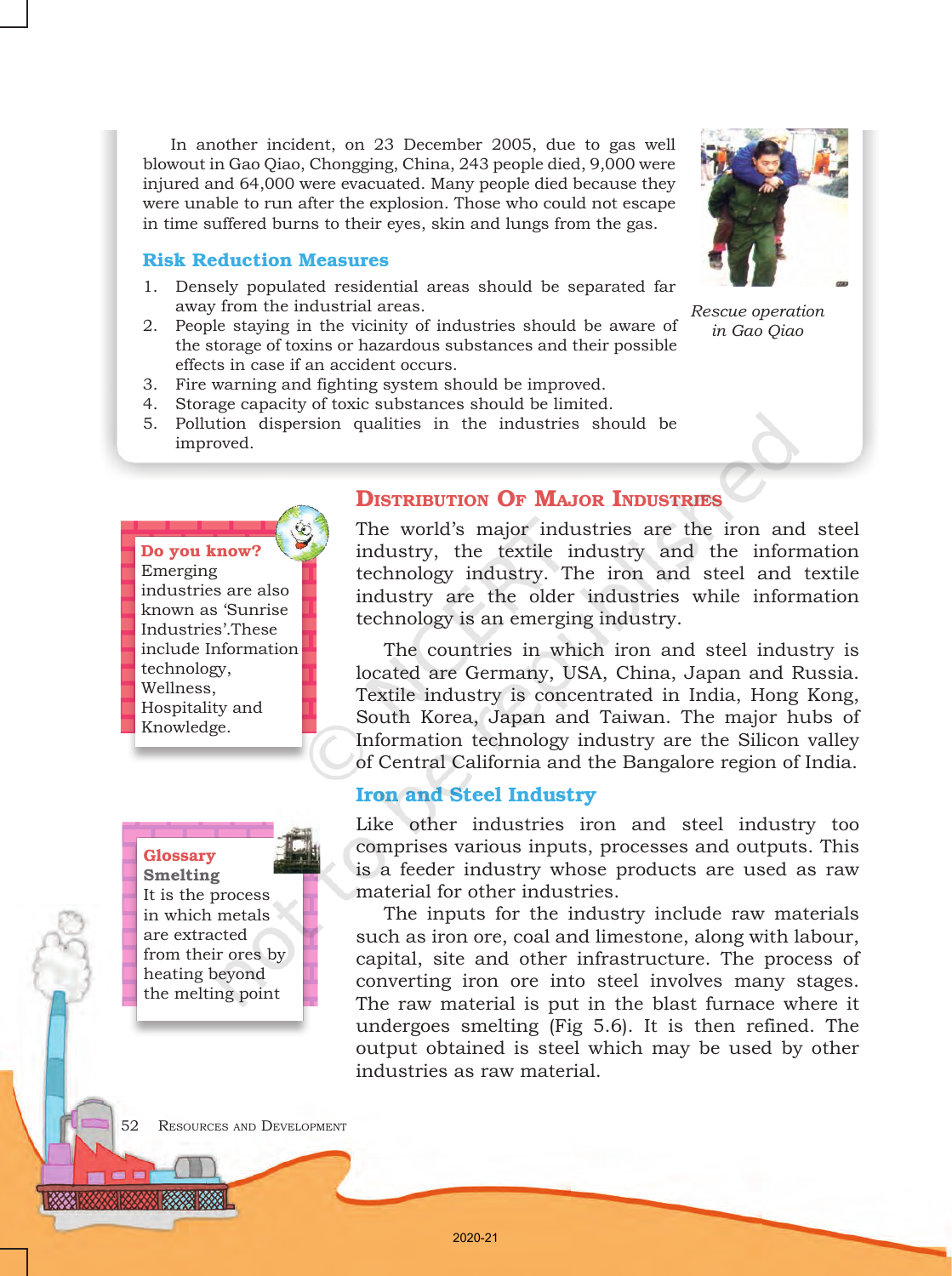

*Fig 5.5: Manufacturing of steel*

Steel is tough and it can easily be shaped, cut, or made into wire. Special alloys of steel can be made by adding small amounts of other metals such as aluminium, nickel, and copper. Alloys give steel unusual hardness, toughness, or ability to resist rust.

Steel is often called the backbone of modern industry. Almost everything we use is either made of iron or steel or has been made with tools and machinery of these metals. Ships, trains, trucks, and autos are made largely of steel. Even the safety pins and the needles you use are made from steel. Oil wells are drilled with steel machinery. Steel pipelines transport oil. Minerals are mined with steel equipment. Farm machines are mostly steel. Large buildings have steel framework.

Before 1800 A.D. iron and steel industry was located where raw materials, power supply and

running water were easily available. Later the ideal location for the industry was near coal fields and close to canals and railways. After 1950, iron and steel industry began to be located on large areas of flat land near sea ports. This is because by this time steel works had become very large and iron ore had to be imported from overseas (Fig 5.7).

In India, iron and steel industry has developed taking



*Fig. 5.6: From iron ore to steel in a blast furnace*



2020-21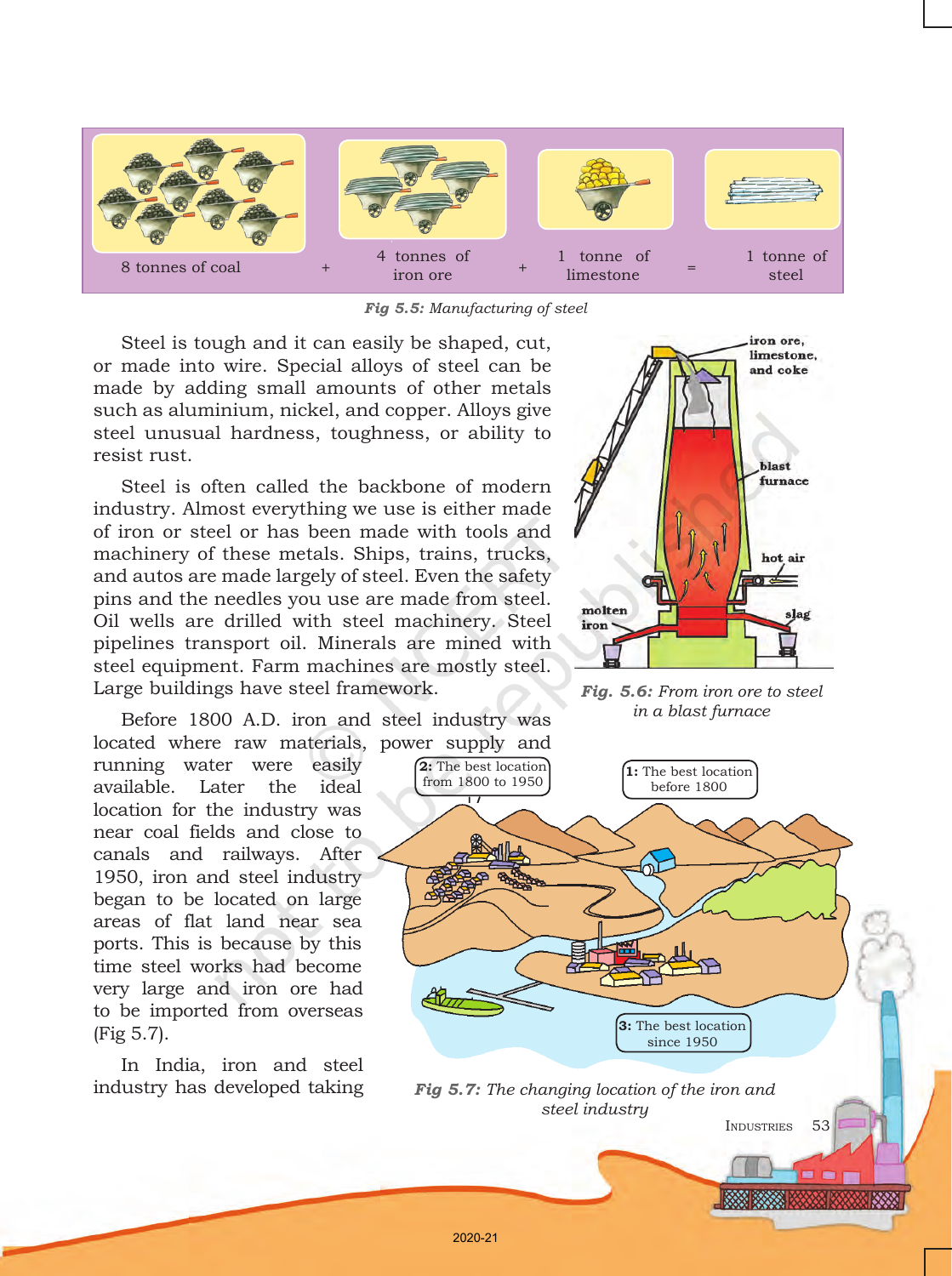

*Fig 5.8: World: Major Iron Ore Producing Areas*

advantage of raw materials, cheap labour, transport and market. All the important steel producing centres such as Bhilai, Durgapur, Burnpur, Jamshedpur, Rourkela, Bokaro are situated in a region that spreads over four states — West Bengal, Jharkhand, Odisha and Chhattisgarh. Bhadravati and Vijay Nagar in Karnataka, Vishakhapatnam in Andhra Pradesh, Salem in Tamil Nadu are other important steel centres utilising local resources.

### **JAMSHEDPUR**

Before 1947, there was only one iron and steel plant in the country – Tata Iron and Steel Company Limited (TISCO). It was privately owned. After Independence, the government took the initiative and set up several iron and steel plants. TISCO was started in 1907 at Sakchi, near the confluence of the rivers Subarnarekha and Kharkai in Jharkhand. Later on Sakchi was renamed as Jamshedpur. Geographically, Jamshedpur is the most conveniently situated iron and steel centre in the country.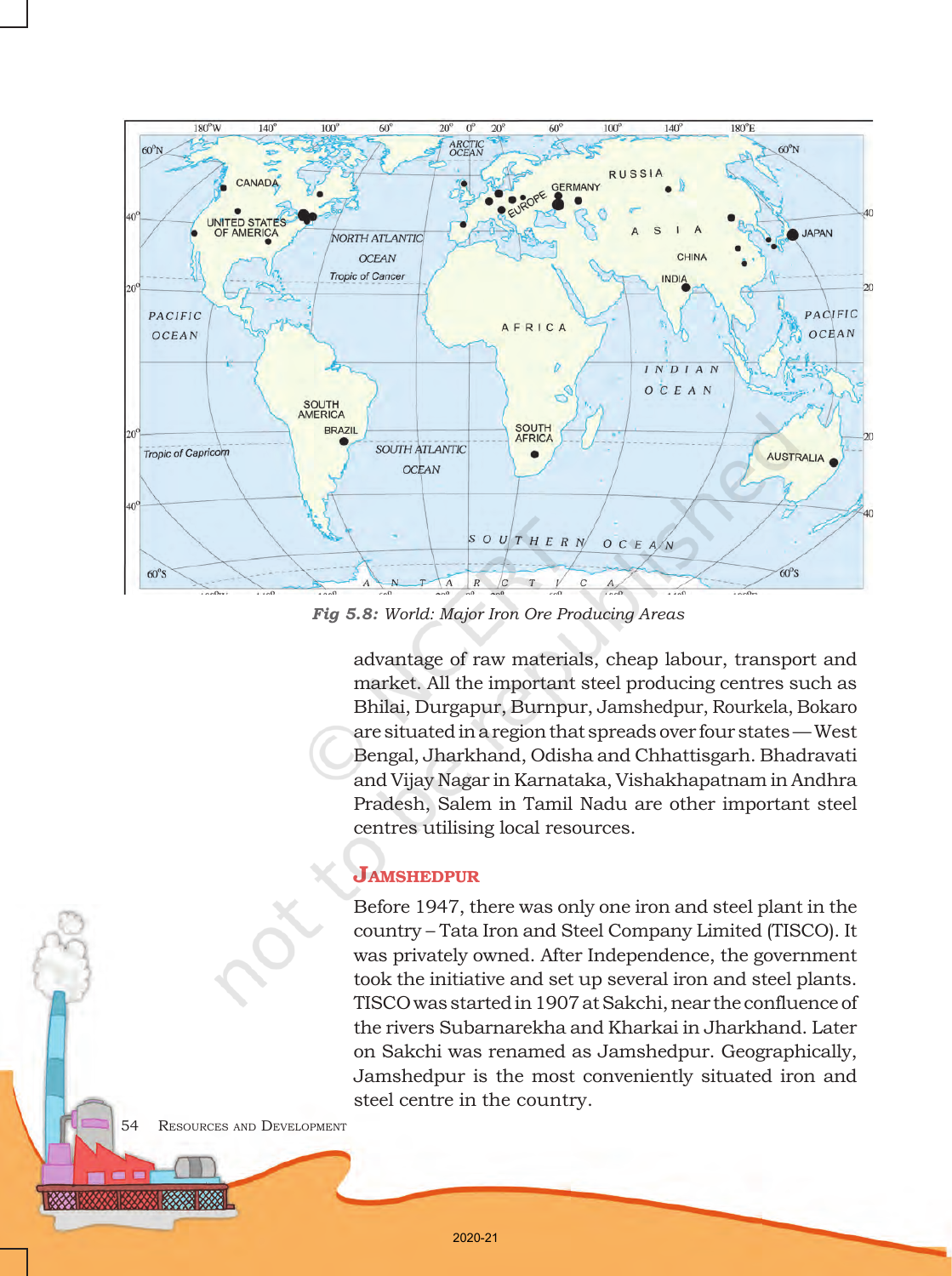

*Fig 5.9: Location of iron and steel industry in Jamshedpur*

Sakchi was chosen to set up the steel plant for several reasons. This place was only 32 km away from Kalimati station on the Bengal-Nagpur railway line. It was close to the iron ore, coal and manganese deposits as well as to Kolkata, which provided a large market. TISCO, gets coal from Jharia coalfields, and iron ore, limestone, dolomite and manganese from Odisha and Chhattisgarh. The Kharkai and Subarnarekha rivers ensured sufficient water supply. Government initiatives provided adequate capital for its later development.

In Jamshedpur, several other industrial plants were set up after TISCO. They produce chemicals, locomotive parts, agricultural equipment, machinery, tinplate, cable and wire.

The development of the iron and steel industry opened the doors to rapid industrial development in India. Almost all sectors of the Indian industry depend heavily on the iron and steel industry for their basic infrastructure. The Indian iron and steel industry consists of large integrated steel plants as well as mini

Let's do With the help of an atlas identify some iron and steel industries in India and mark their location on an outline map of India.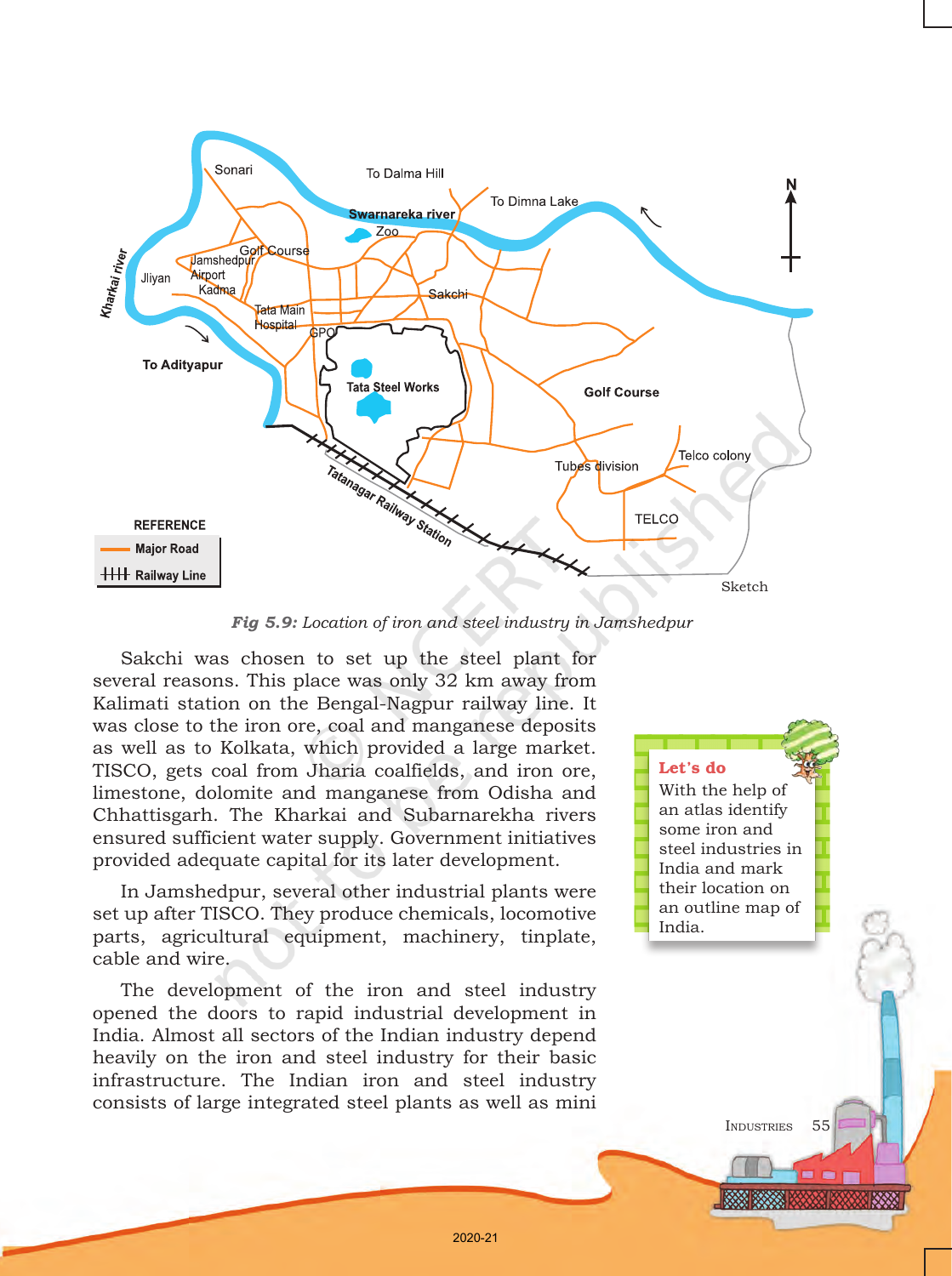Do you know? The names of Great Lakes are Superior, Huron, Ontario, Michigan and Erie. Lake Superior is the largest of these five lakes. It lies higher upstream than others.

Word Origin The term 'textile' is derived from the Latin word *texere* which means to weave.

steel mills. It also includes secondary producers, rolling mills and ancillary industries.

*Pittsburgh* : It is an important steel city of the United States of America. The steel industry at Pittsburgh enjoys locational advantages. Some of the raw material such as coal is available locally, while the iron ore comes from the iron mines at Minnesota, about 1500 km from Pittsburgh. Between these mines and Pittsburgh is one of the world's best routes for shipping ore cheaply – the famous Great Lakes waterway. Trains carry the ore from the Great Lakes to the Pittsburgh area. The Ohio, the Monogahela and Allegheny rivers provide adequate water supply.

Today, very few of the large steel mills are in Pittsburgh itself. They are located in the valleys of the Monogahela and Allegheny rivers above Pittsburgh and along the Ohio River below it. Finished steel is transported to the market by both land and water routes.

The Pittsburgh area has many factories other than steel mills. These use steel as their raw material to make many different products such as railroad equipment, heavy machinery and rails.

## **COTTON TEXTILE INDUSTRY**

Weaving cloth from yarn is an ancient art. Cotton, wool, silk, jute, flax have been used for making cloth. The textile industry can be divided on the basis of raw materials used in them. Fibres are the raw material of textile industry. Fibres can be natural or man-made. Natural fibres are obtained from wool, silk, cotton, linen and jute. Man made fibres include nylon, polyester, acrylic and rayon.

The cotton textile industry is one of the oldest industries in the world. Till the industrial revolution in the 18th century, cotton cloth was made using hand spinning techniques (wheels) and looms. In 18th century power looms facilitated the development of cotton textile industry, first in Britain and later in other parts of the world. Today India, China, Japan and the USA are important producers of cotton textiles.

India has a glorious tradition of producing excellent quality cotton textiles. Before the British rule, Indian

56 Resources and Development

2020-21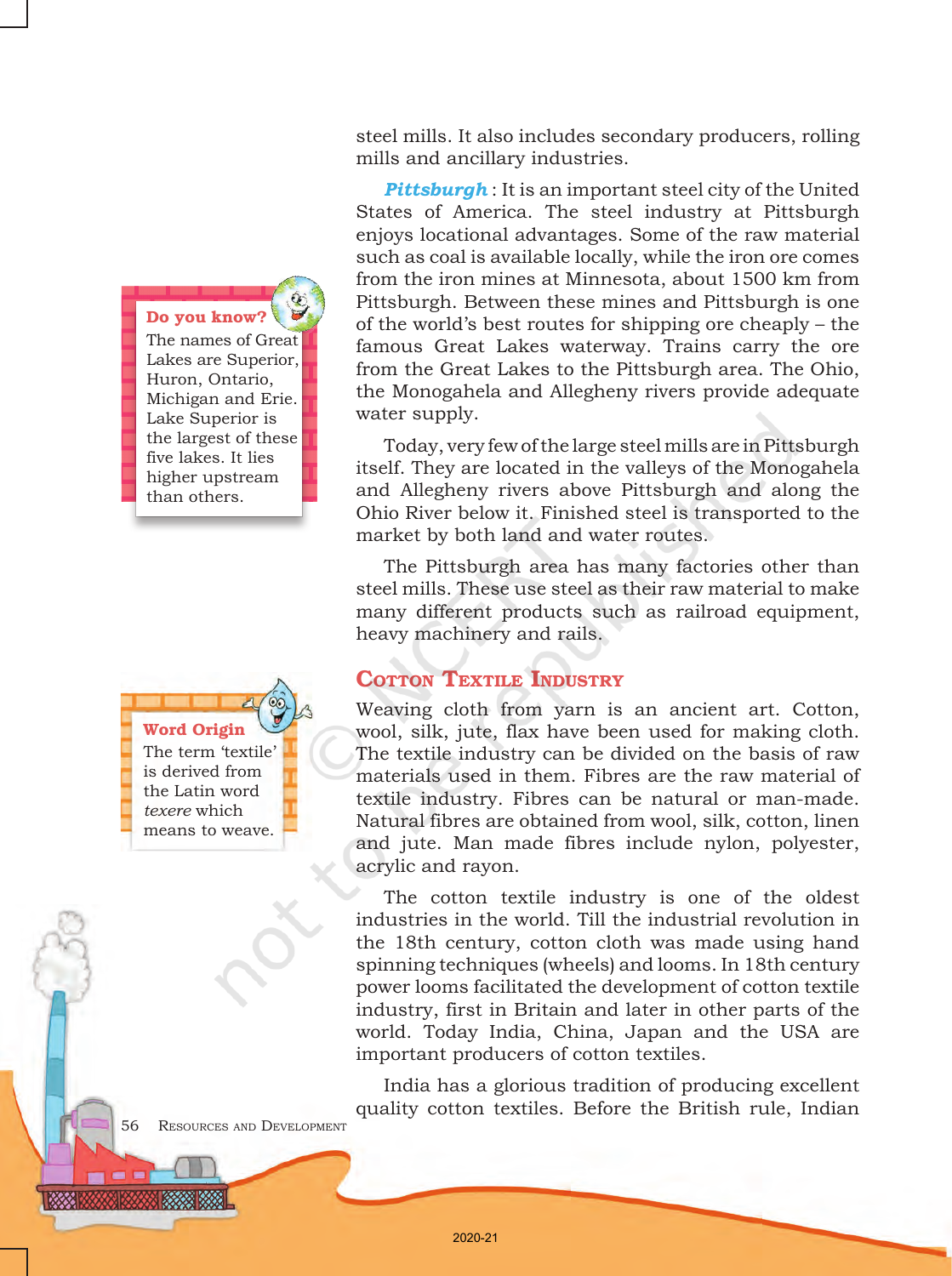

*Fig 5.10: World : Major cotton textile manufacturing regions*

hand spun and hand woven cloth already had a wide market. The *Muslins* of Dhaka*, Chintzes* of Masulipatnam, *Calicos* of Calicut and Gold-wrought cotton of Burhanpur, Surat and Vadodara were known worldwide for their quality and design. But the production of hand woven cotton textile was expensive and time consuming. Hence, traditional cotton textile industry could not face the competition from the new textile mills of the West, which produced cheap and good quality fabrics through mechanized industrial units.

The first successful mechanized textile mill was established in Mumbai in 1854. The warm, moist climate, a port for importing machinery, availability of raw material and skilled labour resulted in rapid expansion of the industry in the region.

Initially this industry flourished in the states of Maharashtra and Gujarat because of favourable humid climate. But today, humidity can be created artificially, and raw cotton is a pure and not weight losing raw material, so this industry has spread to other parts

Do you know? The first textile mill in the country was established at Fort Gloster near Kolkata in 1818 but it closed down after some time.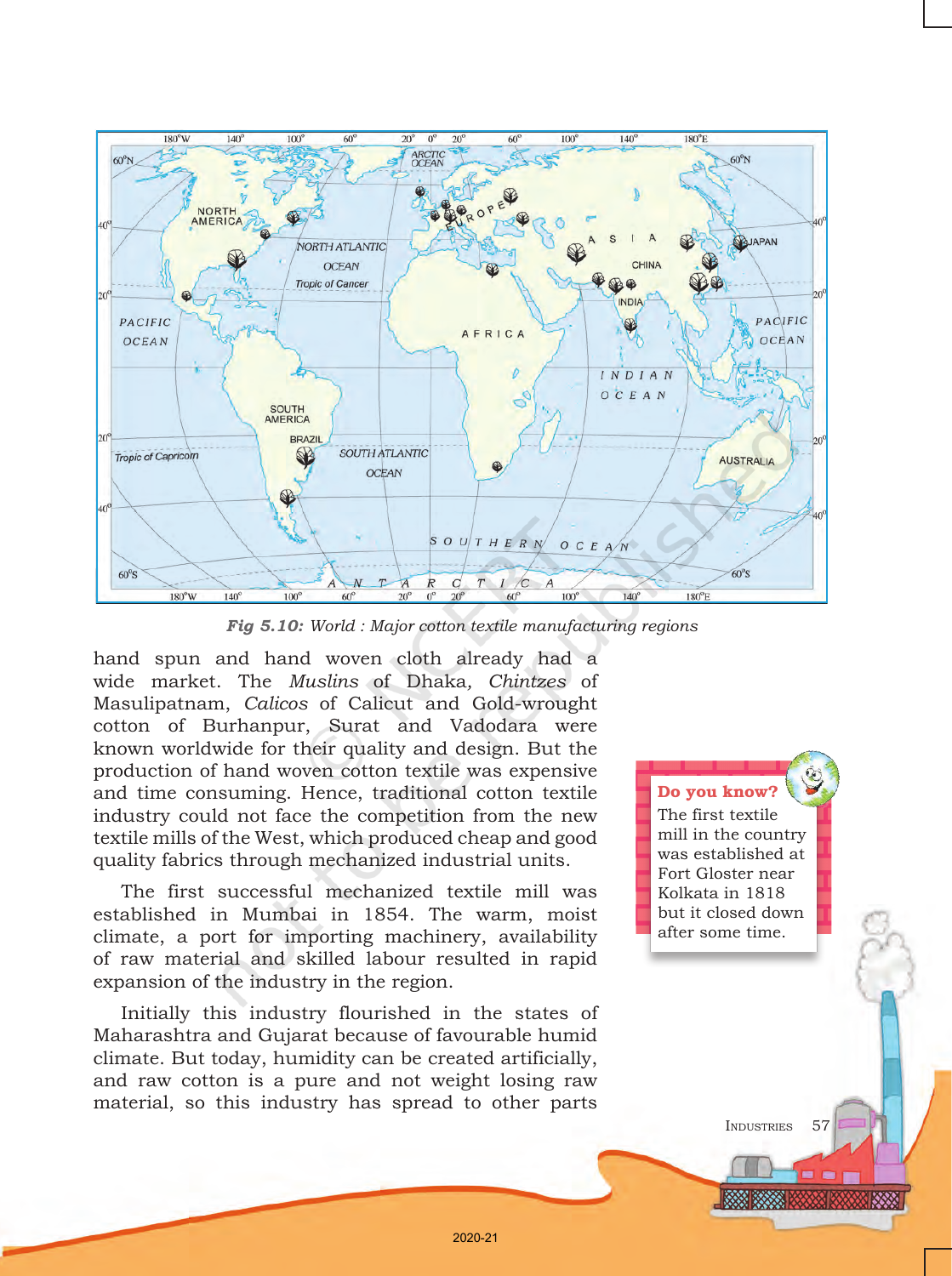Do you know? About one-third of the Indian textile industry's total production is exported.

#### Activity

Collect different types of pieces of cloth from a tailor's shop and classify them under cotton, silk, synthetic and woollen. Find out the raw materials used in their manufacturing.

#### Let's do

On an outline map of the world mark the places which provide raw material to cotton textile industry of Osaka

of India. Coimbatore, Kanpur, Chennai, Ahmedabad, Mumbai, Kolkata, Ludhiana, Puducherry and Panipat are some of the other important centres.

*Ahmedabad :* It is located in Gujarat on the banks of the Sabarmati river. The first mill was established in 1859. It soon became the second largest textile city of India, after Mumbai. Ahmedabad was therefore often referred to as the 'Manchester of India'. Favourable locational factors were responsible for the development of the textile industry in Ahmedabad. Ahmedabad is situated very close to cotton growing area. This ensures easy availability of raw material. The climate is ideal for spinning and weaving. The flat terrain and easy availability of land is suitable for the establishment of the mills. The densely populated states of Gujarat and Maharashtra provide both skilled and semi-skilled labour. Well developed road and railway network permits easy transportation of textiles to different parts of the country, thus providing easy access to the market. Mumbai port nearby facilitates import of machinery and export of cotton textiles.

But in the recent years, Ahmedabad textile mills have been having some problems. Several textile mills have closed down. This is primarily due to the emergence of new textile centres in the country as well as nonupgradation of machines and technology in the mills of Ahmedabad.

*Osaka :* It is an important textile centre of Japan, also known as the 'Manchester of Japan'. The textile industry developed in Osaka due to several geographical factors. The extensive plain around Osaka ensured that land was easily available for the growth of cotton mills. Warm humid climate is well suited to spinning and weaving. The river Yodo provides sufficient water for the mills. Labour is easily available. Location of port facilitates import of raw cotton and for exporting textiles. The textile industry at Osaka depends completely upon imported raw materials. Cotton is imported from Egypt, India, China and USA. The finished product is mostly exported and has a good market due to good quality and low price. Though it is one of the important textile cities in the country, of late, the cotton textile industry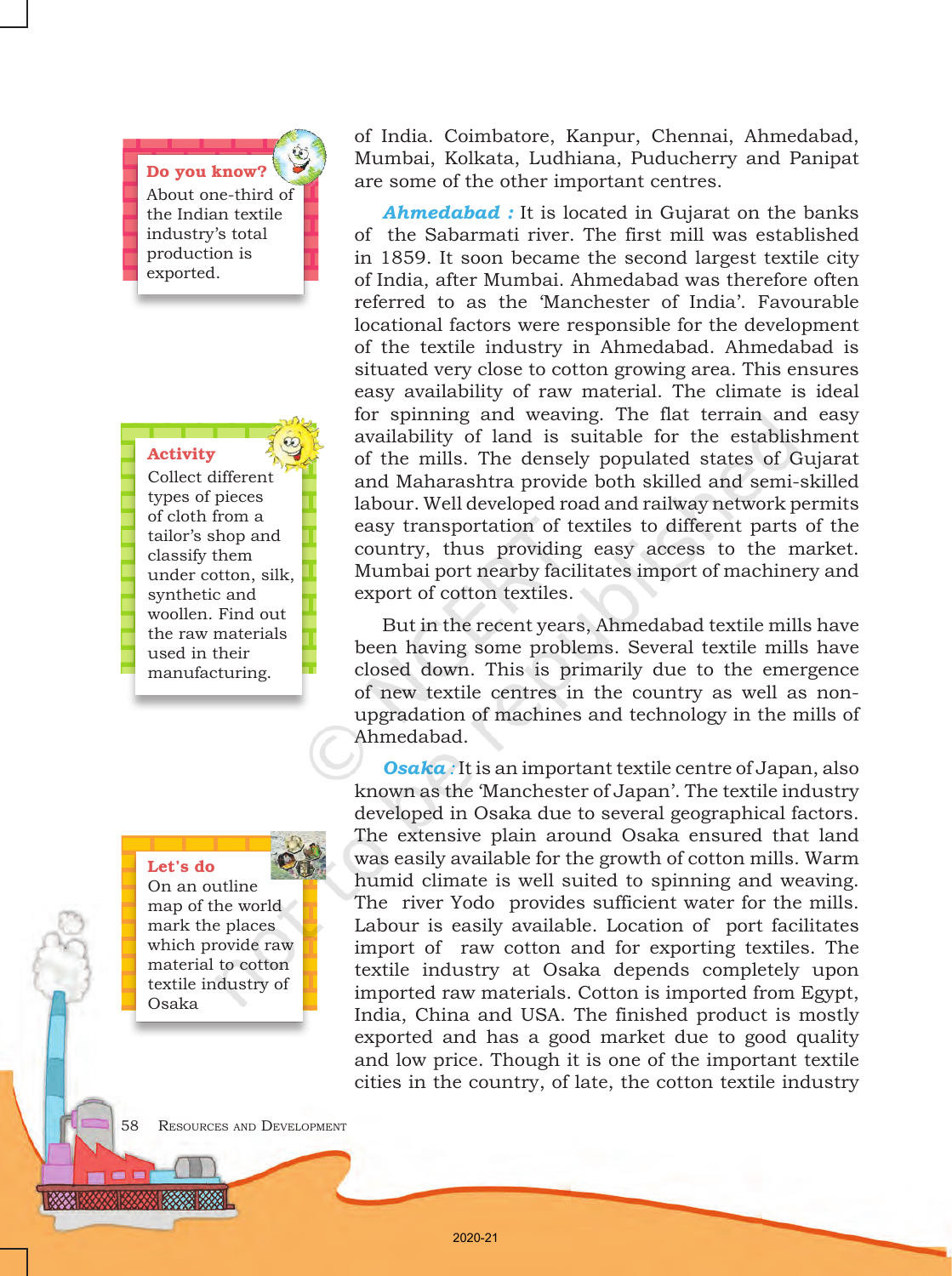of Osaka has been replaced by other industries, such as iron and steel, machinery, shipbuilding, automobiles, electrical equipment and cement.

### **Exercises**

#### **1. Answer the following questions.**

- (i) What is meant by the term 'industry'?
- (ii) Which are the main factors which influence the location of an industry?
- (iii) Which industrty is often referred to as the backbone of modern industry and why?
- (iv) Why cotton textile industry rapidly expanded in Mumbai?

#### **2. Tick the correct answer.**

- (i) Fort Gloster is located in
	- (a) West Bengal
	- (b) California
	- (c) Gujarat
- (ii) Which one of the following is a natural fibre?
	- (a) nylon
	- (b) jute
	- (c) acryclic

#### **3. Distinguish between the followings.**

- (i) Agro-based and mineral based industry
- (ii) Public sector and joint sector industry

#### **4. Give two examples of the following in the space provided :**

- (i) Raw Materials: \_\_\_\_\_\_\_\_\_\_\_\_\_ and \_\_\_\_\_\_\_\_\_\_\_\_\_\_\_\_\_\_\_\_\_
- (ii) End products: \_\_\_\_\_\_\_\_\_\_\_\_\_\_\_ and \_\_\_\_\_\_\_\_\_\_\_\_\_\_\_\_\_\_\_\_\_\_\_\_\_
- (iii) Tertiary Activities: \_\_\_\_\_\_\_\_\_\_\_\_\_\_\_\_\_ and \_\_\_\_\_\_\_\_\_\_\_\_
- (iv) Agro-based Industries: \_\_\_\_\_\_\_\_\_\_\_\_ and \_\_\_\_\_\_\_\_\_\_\_\_
- (v) Cottage Industries: \_\_\_\_\_\_\_\_\_\_\_ and \_\_\_\_\_\_\_\_\_\_\_\_\_\_\_\_
- (vi) Co-operatives: \_\_\_\_\_\_\_\_\_\_\_\_\_\_\_\_\_\_\_\_\_\_ and \_\_\_\_\_\_\_\_\_\_\_\_\_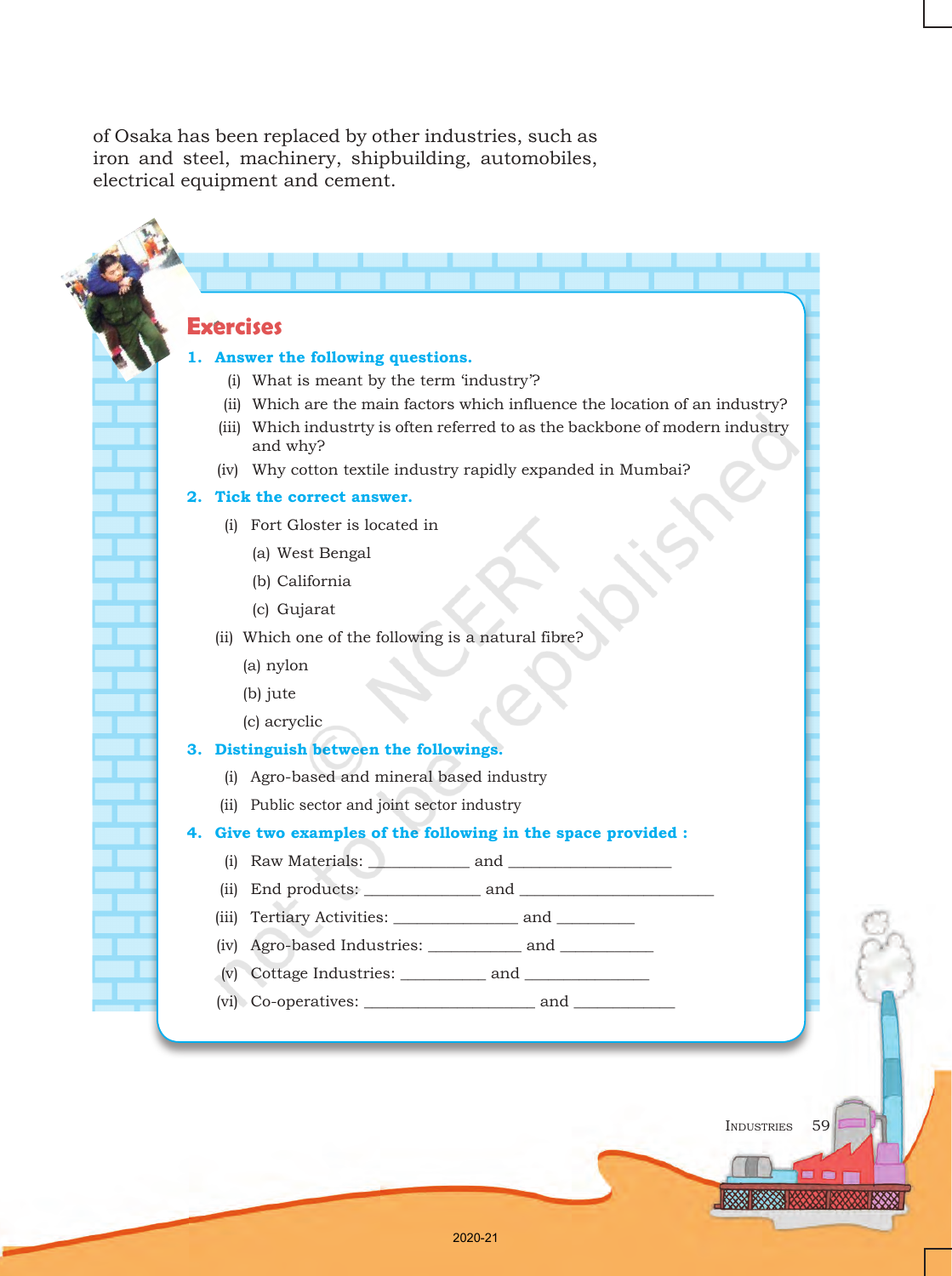#### **5. Activity**

How to identify a location for establishing an industry —

Divide your class into groups. Each group is a Board of Directors faced with the problem of choosing a suitable site for an iron and steel plant of Developen Dweep. A team of technical experts has submitted a report with notes and a map. The team considered access to iron ore, coal, water and limestone, as well as the main market, sources of labour and port facilities. The team has suggested two sites, X and Y. The Board of Directors has to take the final decision about where to locate the steel plant.

- Read the report submitted by the team.
- Study the map to find out the distances of the resources from each site.
- Give each resource a 'weight' from  $1$  to  $10$ , according to its importance. The greater the 'pull' of the factor on the industry the higher the weight from 1 to 10.
- Complete the table on the next page.
- The site with the lowest total should be the most satisfactory site.
- Remember each group of directors can decide differently.